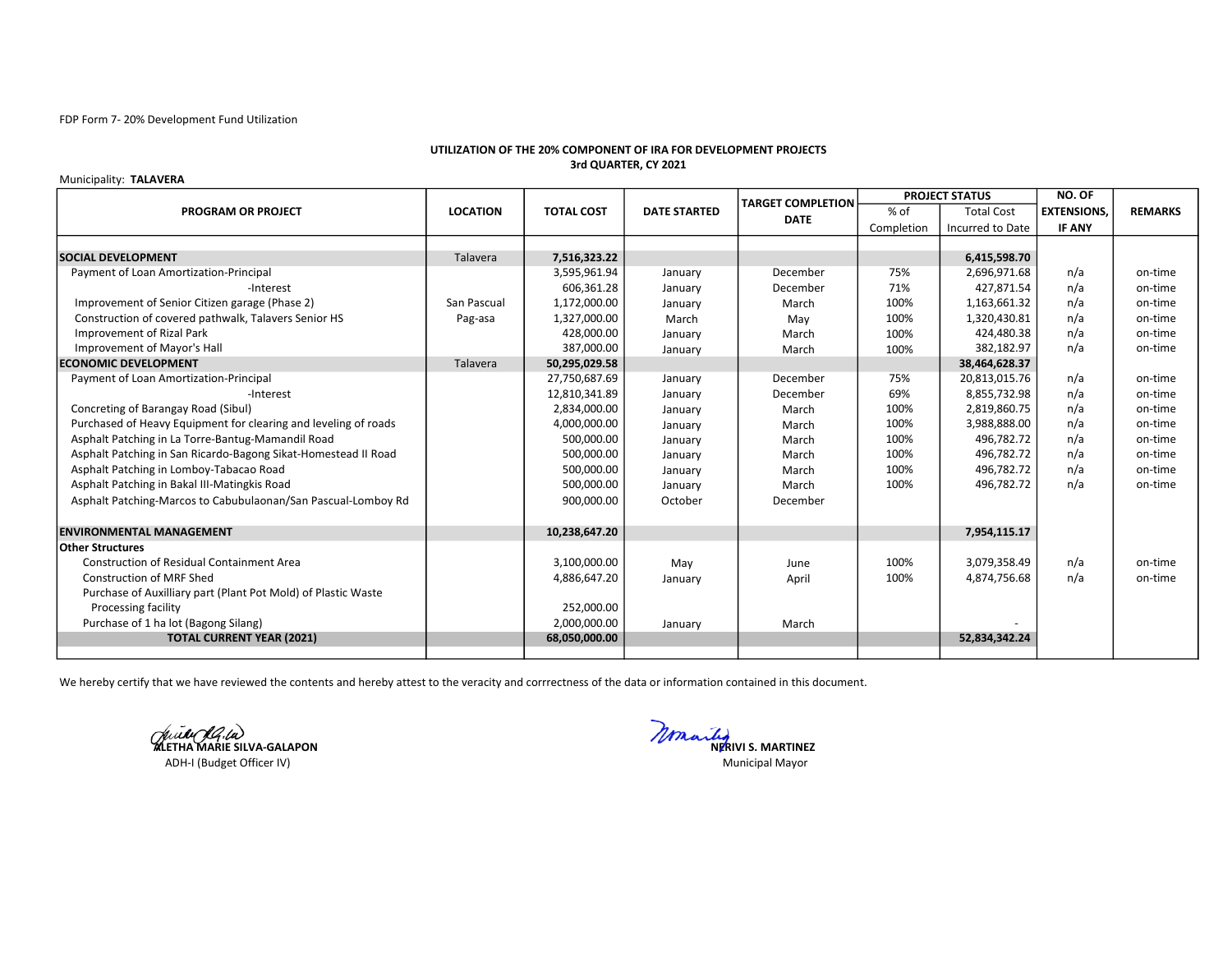FDP Form 7- 20% Development Fund Utilization

## UTILIZATION OF THE 20% COMPONENT OF IRA FOR DEVELOPMENT PROJECTS 3rd QUARTER, CY 2021

# Municipality: TALAVERA

| PROGRAM OR PROJECT                                              | <b>LOCATION</b> | <b>TOTAL COST</b> | <b>DATE STARTED</b> | <b>TARGET COMPLETION</b><br><b>DATE</b> | <b>PROJECT STATUS</b> |                   | NO. OF             |                |
|-----------------------------------------------------------------|-----------------|-------------------|---------------------|-----------------------------------------|-----------------------|-------------------|--------------------|----------------|
|                                                                 |                 |                   |                     |                                         | % of                  | <b>Total Cost</b> | <b>EXTENSIONS,</b> | <b>REMARKS</b> |
|                                                                 |                 |                   |                     |                                         | Completion            | Incurred to Date  | <b>IF ANY</b>      |                |
| <b>SOCIAL DEVELOPMENT</b>                                       | Talavera        | 7,516,323.22      |                     |                                         |                       | 6,415,598.70      |                    |                |
| TL-11 Construction of 5 new gymnasiums &                        |                 |                   |                     |                                         |                       |                   |                    |                |
| expansion of 8 existing gymnasium<br>-Principal                 |                 | 2,986,310.16      | January             | December                                | 75%                   | 2,239,732.62      | n/a                | on-time        |
| -Interest                                                       |                 | 539,997.42        | January             | December                                | 71%                   | 382,680.67        | n/a                | on-time        |
| TL-12 Acquisition & Installation of Amusement                   |                 |                   |                     |                                         |                       |                   |                    |                |
| Facility(Grand Carousel)<br>-Principal                          |                 | 148,267.14        | January             | December                                | 75%                   | 111,200.58        | n/a                | on-time        |
| -Interest                                                       |                 | 5,199.33          | January             | December                                | 78%                   | 4,079.19          | n/a                | on-time        |
| TL-19 Acquisition & Installation of CCTV-Principal              |                 | 461,384.64        | January             | December                                | 75%                   | 346,038.48        | n/a                | on-time        |
| -Interest                                                       |                 | 61,164.53         | January             | December                                | 67%                   | 41,111.68         | n/a                | on-time        |
| Improvement of Senior Citizen garage (Phase 2)                  |                 | 1,172,000.00      | January             | March                                   | 100%                  | 1,163,661.32      | n/a                | on-time        |
| Construction of covered pathwalk, Talavera Senior HS            | Pag-asa         | 1,327,000.00      | March               | May                                     | 100%                  | 1,320,430.81      | n/a                | on-time        |
| <b>Improvement of Rizal Park</b>                                |                 | 428,000.00        | January             | March                                   | 100%                  | 424,480.38        | n/a                | on-time        |
| Improvement of Mayor's Hall                                     |                 | 387,000.00        | January             | March                                   | 100%                  | 382,182.97        | n/a                | on-time        |
| <b>ECONOMIC DEVELOPMENT</b>                                     | Talavera        | 50,295,029.58     |                     |                                         |                       | 38,464,628.37     |                    |                |
| TL-8 Concreting of Farm to Market Roads-Principal               |                 | 5,308,123.56      | January             | December                                | 75%                   | 3,981,092.67      | n/a                | on-time        |
| -Interest                                                       |                 | 951,711.93        | January             | December                                | 71%                   | 680,209.39        | n/a                | on-time        |
| TL-9 Asphalting of Farm-to Market Roads-Principal               |                 | 736,986.12        | January             | December                                | 75%                   | 552,739.59        | n/a                | on-time        |
| -Interest                                                       |                 | 135,604.38        | January             | December                                | 70%                   | 94,441.06         | n/a                | on-time        |
| TL-14 Construction, concreting and asphalting of                |                 |                   |                     |                                         |                       |                   |                    |                |
| various FMR Drainage system and concreting                      |                 |                   |                     |                                         |                       |                   |                    |                |
| of slope protection dike lining<br>-Principal                   |                 | 5,870,419.08      | January             | December                                | 75%                   | 4,402,814.31      | n/a                | on-time        |
| -Interest                                                       |                 | 2,654,314.04      | January             | December                                | 65%                   | 1,716,903.26      | n/a                | on-time        |
| TL-22 Construction of Brgy Roads<br>-Principal                  |                 | 9,069,704.37      | January             | December                                | 75%                   | 6,802,278.27      | n/a                | on-time        |
| -Interest                                                       |                 | 5,191,674.09      | January             | December                                | 70%                   | 3,645,130.75      | n/a                | on-time        |
| TL-23 Asphalt Overlay<br>-Principal                             |                 | 6,765,454.56      | January             | December                                | 75%                   | 5,074,090.92      | n/a                | on-time        |
| -Interest                                                       |                 | 3,877,037.45      | January             | December                                | 70%                   | 2,719,048.52      | n/a                | on-time        |
| Concreting of Barangay Road (Sibul)                             |                 | 2,834,000.00      | January             | March                                   | 100%                  | 2,819,860.75      | n/a                | on-time        |
| Purchased of Heavy Equipment for clearing and leveling of roads |                 | 4,000,000.00      | January             | March                                   | 100%                  | 3,988,888.00      | n/a                | on-time        |
| Asphalt Patching in La Torre-Bantug-Mamandil Road               |                 | 500,000.00        | January             | March                                   | 100%                  | 496,782.72        | n/a                | on-time        |
| Asphalt Patching in San Ricardo-Bagong Sikat-Homestead II Road  |                 | 500,000.00        | January             | March                                   | 100%                  | 496,782.72        | n/a                | on-time        |
| Asphalt Patching in Lomboy-Tabacao Road                         |                 | 500,000.00        | January             | March                                   | 100%                  | 496,782.72        | n/a                | on-time        |
| Asphalt Patching in Bakal III-Matingkis Road                    |                 | 500,000.00        | January             | March                                   | 100%                  | 496,782.72        | n/a                | on-time        |
| Asphalt Patching-Marcos to Cabubulaonan/San Pascual-Lomboy Rd   |                 | 900,000.00        | October             | December                                |                       |                   |                    |                |
| <b>ENVIRONMENTAL MANAGEMENT</b>                                 |                 | 10,238,647.20     |                     |                                         |                       | 7,954,115.17      |                    |                |
| <b>Other Structures</b>                                         |                 |                   |                     |                                         |                       |                   |                    |                |
| <b>Construction of Residual Containment Area</b>                |                 | 3,100,000.00      | May                 | June                                    | 100%                  | 3,079,358.49      | n/a                | on-time        |
| Purchase of Auxilliary part (Plant Pot Mold) of Plastic Waste   |                 |                   |                     |                                         |                       |                   |                    |                |